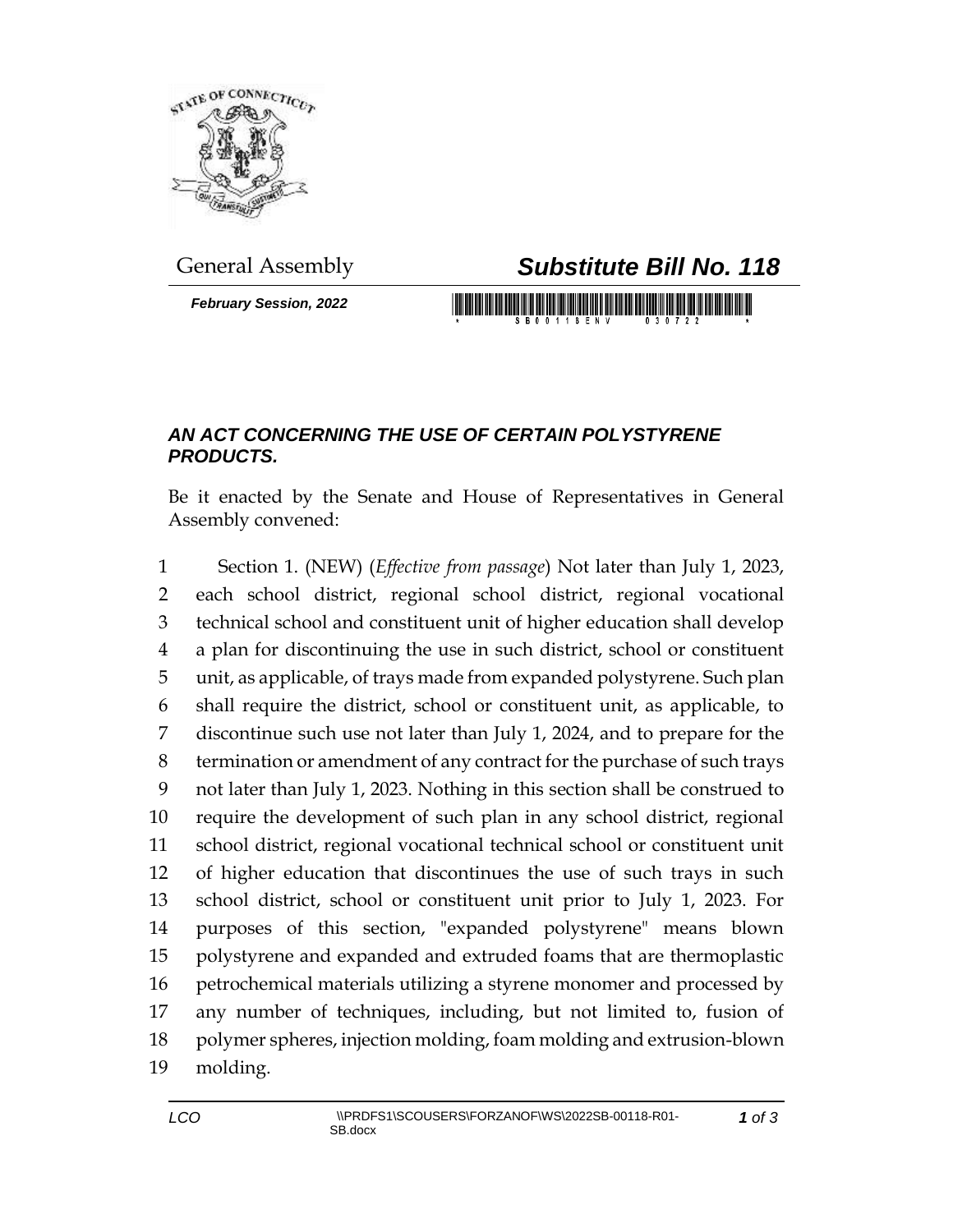Sec. 2. (NEW) (*Effective July 1, 2024*) (a) For purposes of this section:

(1) "Consumer" means any business invitee of a restaurant or caterer;

 (2) "Expanded polystyrene" means blown polystyrene and expanded and extruded foams that are thermoplastic petrochemical materials utilizing a styrene monomer and processed by any number of techniques, including, but not limited to, fusion of polymer spheres, injection molding, foam molding and extrusion-blown molding;

 (3) "Single-use container" means any container made of expanded polystyrene intended for the containment of food or beverage provided by a restaurant or caterer to a consumer and customarily disposed of by the consumer after such use;

 (4) "Restaurant" has the same meaning as provided in subsection (b) of section 19a-342 of the general statutes; and

 (5) "Caterer" has the same meaning as "catering food service establishment", as provided in section 19a-36g of the general statutes.

 (b) (1) No owner or operator of a restaurant or catering business shall provide or distribute a single-use container to a consumer.

 (2) Any owner or operator who violates the provisions of this section for a first violation shall be issued a warning. Any owner or operator who violates the provisions of this section shall be fined two hundred dollars for a second violation, five hundred dollars for a third violation and one thousand dollars for a fourth or any subsequent violation. No such owner or operator may be issued more than one violation per day.

 (c) The provisions of this section shall not be construed to prohibit the provision or distribution of a single-use container that is: (1) Filled and sealed prior to receipt by a restaurant or caterer and that is subsequently sold to a consumer, or (2) utilized by a butcher or store to contain raw meat, including, but not limited to, beef, poultry, seafood or pork that is sold to a consumer.